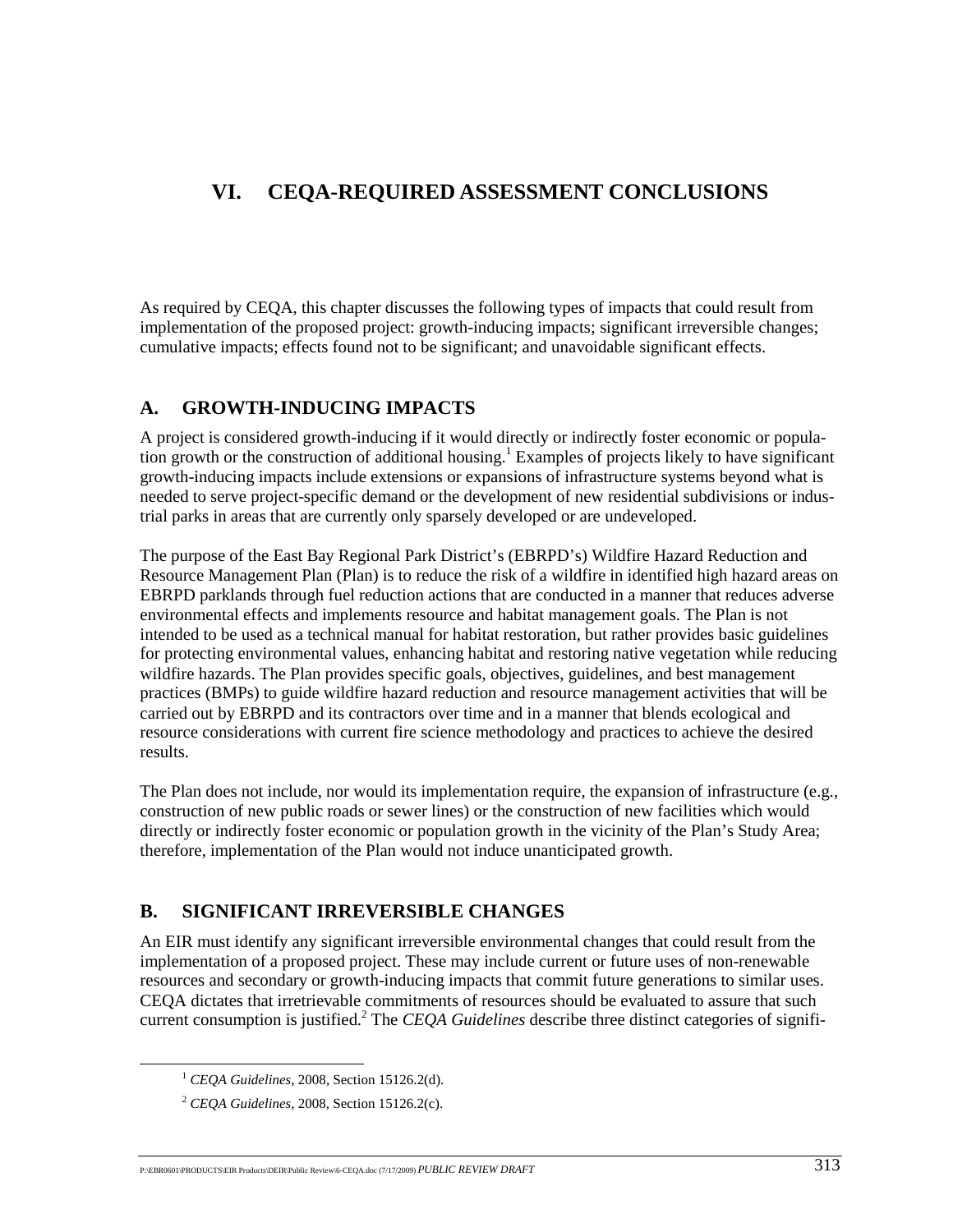cant irreversible changes: 1) changes in land use which would commit future generations; 2) irreversible changes from environmental actions; and 3) consumption of non-renewable resources.

### **1. Changes in Land Use Which Would Commit Future Generations**

The Study Area comprises 13 hillside and 7 shoreline parks under the jurisdiction of EBRPD. These parks are individually classified according to park type and land use designations to indicate various levels of resource protection and recreational intensity in each park. EBRPD also identifies areas needing special protection or management as Special Protection Features or Special Management Features, respectively. In addition to this internal classification, EBRPD has also adopted specific Land Use Development Plans for a number of parks to direct future park land development by outlining expected levels of use and development, delineating general park land character, planning access points and circulation systems, and dividing the park land into zoning units which will preserve the natural resources of the specified park land.

The recommendations, guidelines, and fuel treatment actions identified in the Plan are consistent with the intent of EBRPD's park type and land use designations, and are horizontally consistent with the existing Land Use Development Plans for those parks where these plans have been adopted. Further, the Plan includes recommendations, guidelines, and BMPs designed to reduce wildfire hazards and conduct resource management activities at the parks included in the Study Area; no development is included that would require the additional use of non-renewable resources or the commitment of future generations to their use. Because all activities included as part of the Plan's implementation would be consistent with existing land uses, future generations would not be committed to a substantial change in land uses.

### **2. Irreversible Changes from Environmental Actions**

Implementation of the Plan would reduce the risk of a wildfire in identified high hazard areas on EBRPD parklands through fuel reduction actions that are conducted in a manner that reduces adverse environmental effects and implements resource and habitat management goals.

Treatment methods included for consideration as part of the Plan include the thinning or removal of selected trees and shrubs determined to be non-native or highly flammable in the event of a wildfire, prescribed burning to reduce total fuel loads in areas where otherwise an excessive amount of available fuels would exist, chemical applications, and the use of grazing animals to reduce the amount of vegetation in treatment areas to low-hazard levels. While each of these actions would affect the amounts and types of vegetation within treatment areas, their application would not result in permanent or irreversible changes to the treated areas. Because only minimal use of herbicides is anticipated within the Study Area and then only through focused, highly-controlled, and regulated application of approved herbicides, and the Plan includes guidelines and best management practices associated with the use of chemicals, irreversible changes to the physical environment from the accidental release of hazardous materials associated with herbicide application to meet fuel reduction goals is extremely unlikely. Additionally, concerns regarding the use of forestry herbicides and their risk to water quality and other environmental impacts that might occur can be allayed by published environmental fate studies. These studies demonstrate that these chemicals do not leach through soils, but instead degrade rapidly by interaction with sunlight, water, and soil microorganisms into carbon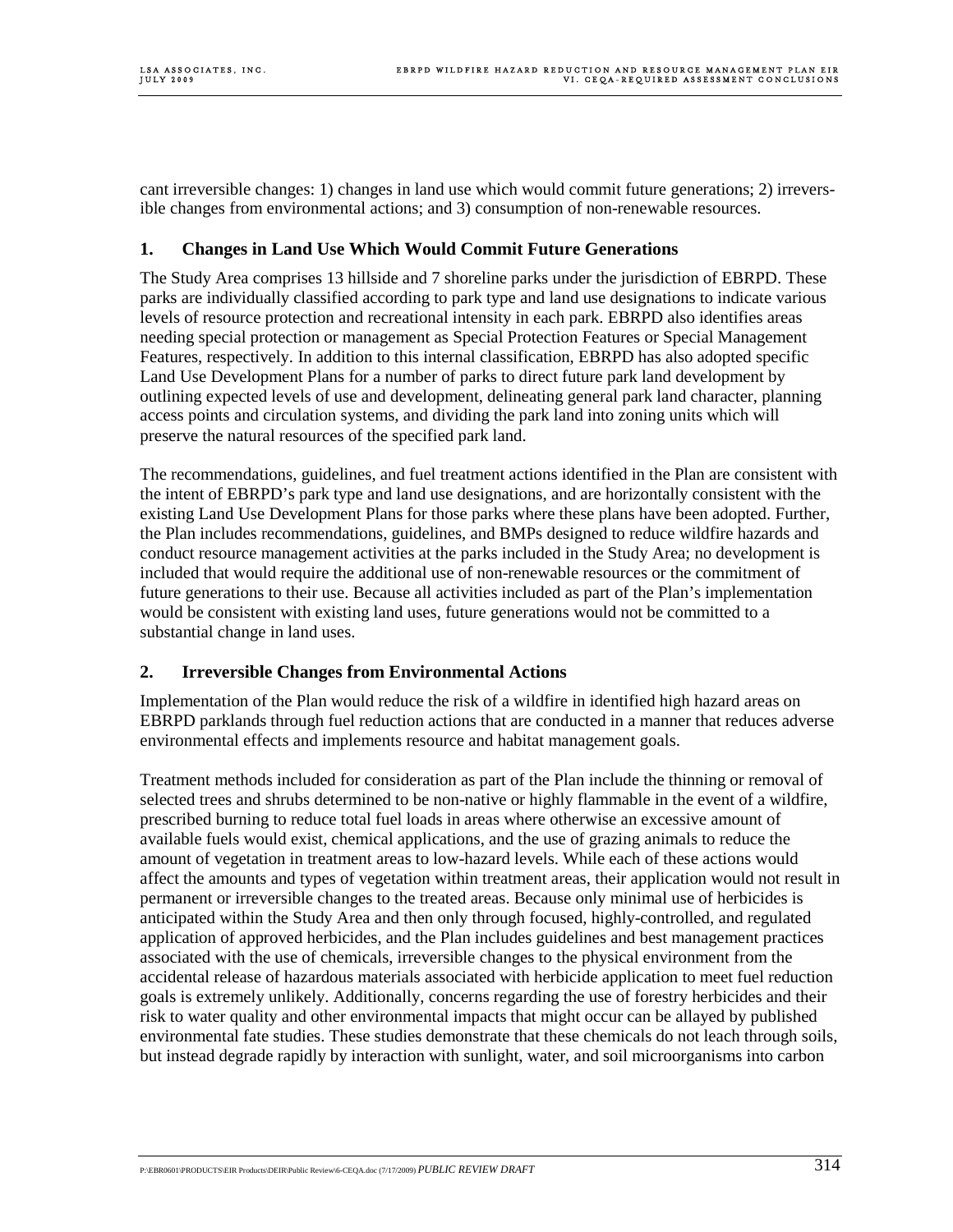dioxide and water. These herbicides do not volatize, and the directed spot application method eliminates the potential for drift to non-targeted plants.<sup>3</sup>

Because this Plan is a maintenance plan, it addresses vegetation management within the Study Area to reduce the risk of wildfires and to improve resources and habitat. Where feasible, the District would seek to improve, not degrade, environmental conditions in the Study Area during the performance of any fuel treatment actions included as part of the Plan. The intent of the Plan is to reduce or "thin" fuel to a sustainable, low-hazard condition. Further, the nature of vegetation is such that its continued re-growth despite initial treatments necessitates the continued maintenance of vegetation and other fuels after initial treatments have occurred. As a result, no irreversible changes are expected to result from the adoption and implementation of the Plan.

#### **3. Consumption of Nonrenewable Resources**

Consumption of nonrenewable resources includes the conversion of agricultural lands to urban uses, lost access to mineral reserves, and use of non-renewable energy sources. The Plan does not include the conversion of any land to other uses, nor does it impact access to mineral reserves.

Implementation of the Plan would include the limited use of petroleum products as needed for the operation and maintenance of mechanical equipment used to treat vegetation. The amount of nonrenewable resources used, however, would be significantly less than those required for consumption were a major wildfire and firefighting response to occur within the Study Area. As a result, implementation of the Plan would not result in the inefficient use of non-renewable energy resources.

# **C. CUMULATIVE IMPACTS**

CEQA defines cumulative impacts as "two or more individual effects, which, when considered together, are considerable, or which can compound or increase other environmental impacts." Section 15130 of the *CEQA Guidelines* requires that an EIR evaluate potential environmental impacts that are individually limited but cumulatively significant. These impacts could result from the proposed project alone or together with other projects.

### **1. Methodology**

When evaluating cumulative impacts, CEQA envisions the use of either a list of past, present, and probable future projects, including projects outside the control of the lead agency, or a summary of projections in an adopted planning document. This cumulative analysis uses the summary of treatment considerations and recommended treatment areas in the Plan, as well as those projects identified in related wildfire and planning documents pertaining to lands in the vicinity of the Study Area. In addition to the Land Use Development Plans prepared for specific EBRPD parks as identified in Section IV.A, Land Use and Planning Policy, the following summarizes other projects or adopted planning documents used to determine cumulative impacts from implementation of the Plan:

• *Annual Vegetation Management Plan for the Wildfire Prevention Assessment District, 2006.* City of Oakland, Oakland Fire Department, Fire Prevention Bureau.

 <sup>3</sup>  $3$  Brownfield, Nancy. IPM Specialist, East Bay Regional Park District. 2009. Personal Communication with LSA Associates Inc. February 6.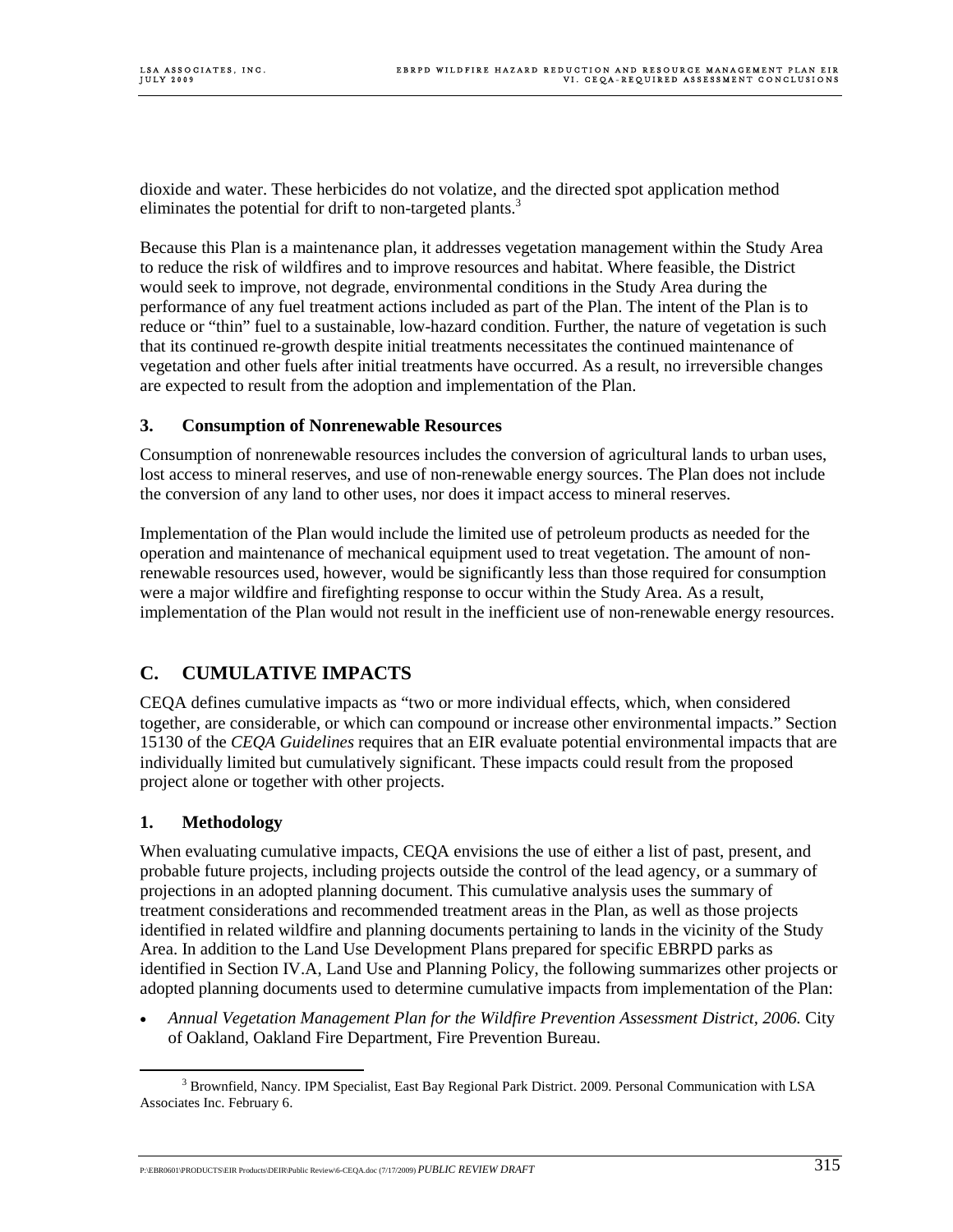- *2020 Hill Area Fire Fuel Management Program, 2003.* University of California, Berkeley.
- *2006 Long Range Development Plan.* Lawrence Berkeley National Laboratory.
- *East Bay Watershed Master Plan, 1996.* East Bay Municipal Utility District.
- *Fire Management Plan, 2000.* East Bay Municipal Utility District.
- *Low Effect East Bay Habitat Conservation Plan, 2008*. East Bay Municipal Utility District.
- 2003 *Final Environmental Assessment for the East Bay Regional Park District Vegetation Management Projects*. East Bay Regional Park District.

The City of Oakland's *Annual Vegetation Management Plan for the Wildfire Prevention Assessment District* includes vegetation management activities utilizing similar treatment methods and considerations as those described in the Plan. This document also includes standards for achieving compliance with applicable land use and environmental regulations when conducting vegetation management activities.

The *2020 Hill Area Fire Fuel Management Program* describes fire fuel risk management objectives, strategies for implementation, and methodologies for treatment and compliance that include mitigations for reducing potential environmental effects. This document provides treatment prescriptions by vegetation type and addresses similar concerns to those identified in the Plan. Also included in this document are projects for consideration, which include:

- Creating a 100-foot sheltered fuel break along the border of the Panoramic residential area.
- Removing all eucalyptus that are not in areas of erosion concern.
- Removing all Monterey pine, cypress, and other plantation trees as they become senescent.
- Creating a ridgetop fuel break along the entire reach of Grizzly Peak, connecting with fuel breaks of the other major property holders such as the East Bay Regional Park District and East Bay Municipal Utility District.
- Removing or thinning trees and shrubs to a distance of 200 feet from either side of the roadway.
- Re-introducing domestic grazing animals for short-term controlled grazing over the larger tracts of scrub.
- As air quality permits, re-introducing broadcast prescribed burning into the ecosystem.
- Continuing annual work along Priority 1 and 2 areas. $4$
- Continuing working with local interest groups, such as the Claremont Canyon Conservancy, that share a common vision.

Subsequent to the preparation of the *2020 Hill Area Fire Fuel Management Program,* the Regents of the University of California have applied for a funding grant (PDMC-PJ-09-CA-2005-011) from the Department of Homeland Security's Federal Emergency Management Agency (FEMA) to implement a fire mitigation project at UC Berkeley on a 58-acre parcel in Strawberry Canyon that is at high risk

 $\frac{1}{4}$  The University of California, Berkeley's *2020 Hill Area Fire Fuel Management Program* defines Priority 1 areas as those requiring fuel reduction actions within 30 feet of the walls or property line of any neighboring private properties or structures to create defensible space. Priority 2 areas are those requiring fuel reduction actions within 30 feet of the walls or edges of Campus-owned public facilities and hardscape to create defensible space.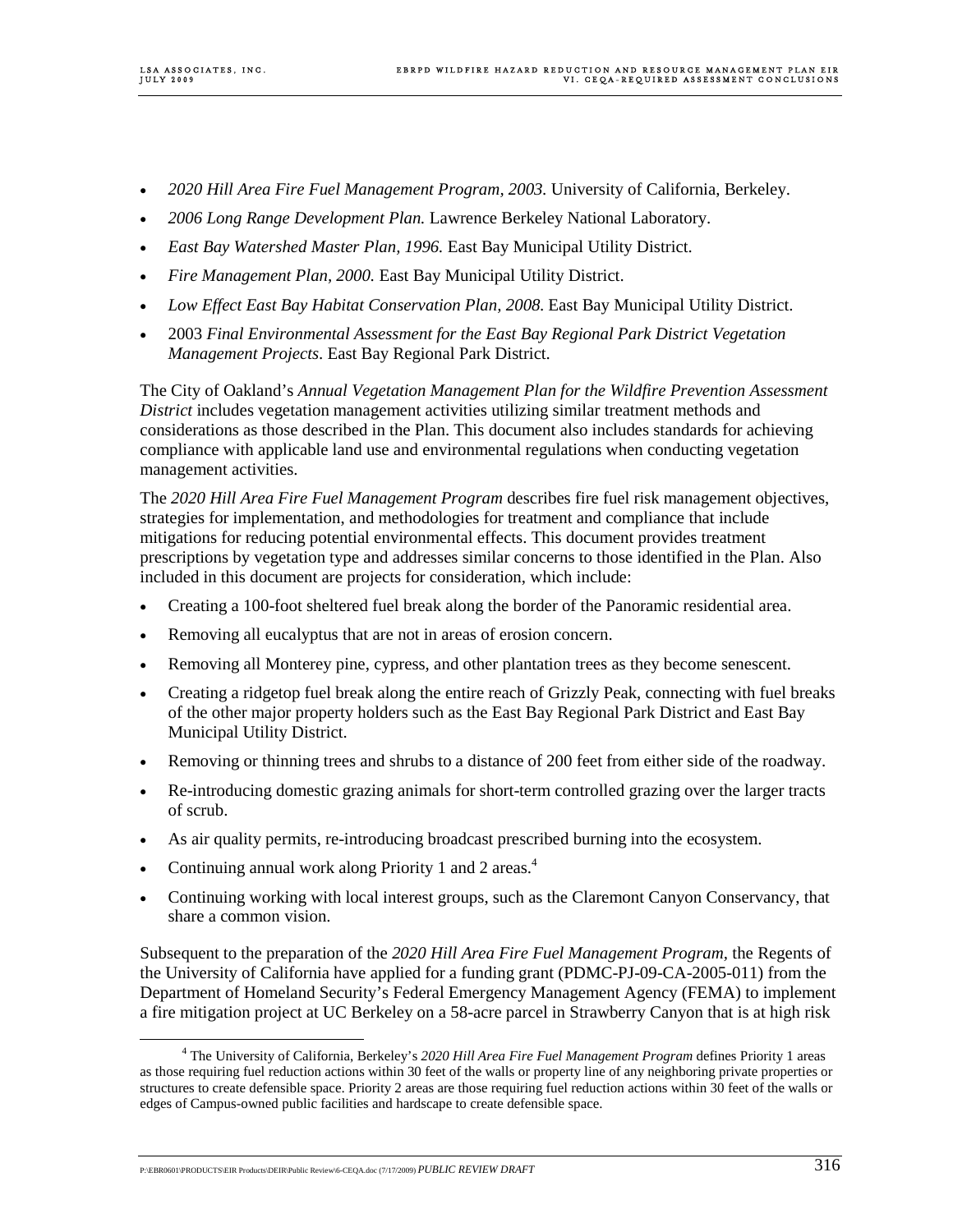to produce or conduct a devastating wildfire. UC believes that action is needed to reduce the risk of fire to the campus, nearby residents and the City of Berkeley. FEMA requested consultation with the U.S. Fish and Wildlife Service for this project which resulted in a Biological Opinion dated August 3, 2007 (1-1-07-F-0259). FEMA has prepared a Draft Environmental Assessment (DEA) for this project pursuant to the National Environmental Policy Act (NEPA).

The *2006 Long Range Development Plan* for the Lawrence Berkeley National Laboratory includes vegetation management activities consistent with the Laboratory's fire-safe vegetation management measures. These actions include annually removing tree limbs a minimum of six to eight feet from the ground, mowing or allowing grazing of grasses, removing brush from most vegetated areas of the site, and planting ornamental species near buildings for fire safety. This document's landscape management approach is consistent with urban forestry practices that ensure long-term health of trees and tree stands, and encourages native plants and removal of invasive exotic species, including French broom, artichoke thistle, Cape ivy, and pampas grass. Eucalyptus and other non-native tree stands across the site would continue to be removed or thinned. A Draft EIR was prepared on the *Long Range Development Plan* and was published in January of 2007.

The East Bay Municipal Utility District (EBMUD) adopted the *East Bay Watershed Master Plan*  (WMP) in 1996 to define long-term management of the approximately 28,200 acres of EBMUD lands. The WMP was prepared to establish long-term management direction for District-owned lands and reservoirs that will ensure the protection of the District's water resources and preserve environmental resources on those lands. To ensure regional coordination in fire and fuels management planning, the WMP incorporates those elements of the 1995 *Fire Hazard Mitigation Program & Fuel Management Plan for the East Bay Hills* (a document upon which the proposed project – the draft Wildfire Hazard Reduction and Resource Management Plan – builds and implements) that are consistent with EBMUD's water quality and natural resource management goals.

EBMUD's *Fire Management Plan (2000),* an implementation document for the EBMUD WMP, includes activities conducted to protect human life and property, provide for public safety, and protect and enhance water quality and other natural resources including watershed land uses on EBMUD land and adjacent properties. This document summarizes environmental protections and stipulates BMPs to be included during construction and management of fuel treatment areas and fuel breaks. EBMUD's *Fire Management Plan* includes actions to reduce wildfire hazards through prescribed burning, maintaining fire roads, and encouraging native vegetation on EBMUD lands.

EBMUD subsequently prepared the *Low Effect East Bay Habitat Conservation Plan,* (HCP) published in April of 2008 to implement the WMP. Specific WMP programs addressed in the HCP include water quality, forestry, livestock grazing, fire and fuels management and recreation and developed trails. The Habitat Conservation Plan was prepared in support of the pursuit of an Incidental Take Permit under Section  $10(a)(1)(B)$  of the federal Endangered Species Act.

The 2003 *Final Environmental Assessment for the East Bay Regional Park District Vegetation Management Projects* (2003 EA) is another document that has been taken into account as part of the ongoing fuel management projects being proposed or undertaken. As stated previously in this EIR, over the past several years, the EBRPD Fire Department has been planning for and undertaking individual fuel reduction activities in specific areas within the hillside parks under an annual Fuels Treatment Plan. These ongoing fuel reduction activities have been primarily funded by FEMA grants,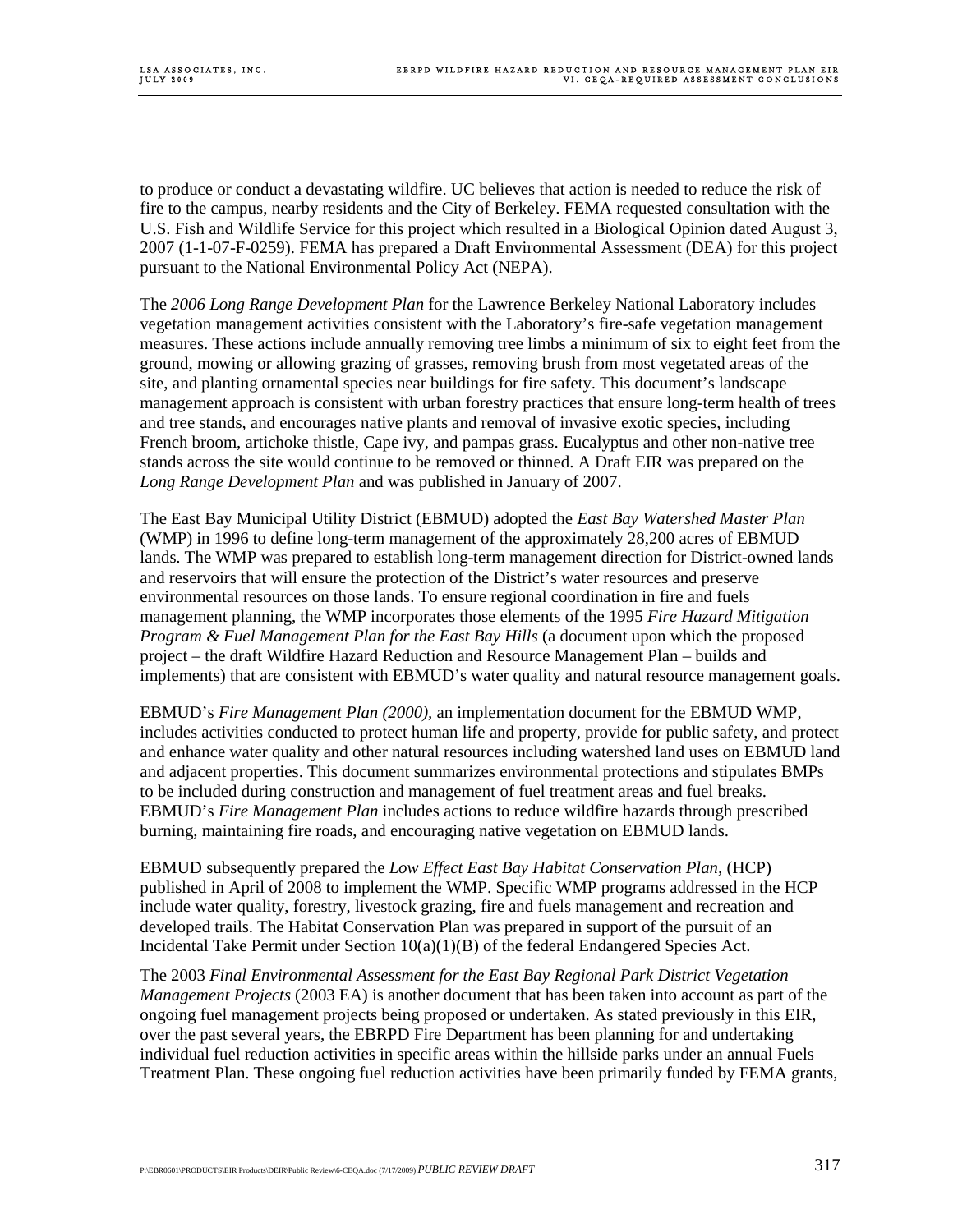and were identified and evaluated for environmental effects under the National Environmental Policy Act (NEPA) in the 2003 EA.

An important agency that is involved in the consideration and coordination of regional fire management planning is the East Bay Hills Emergency Forum (HEF), which was created following the Oakland-Berkeley Firestorm of 1991. The HEF coordinates the collection, assessment, and sharing of information on East Bay Hills fire hazards, and provides a forum for building interagency consensus on developing fire safety standards and codes, incident response and management protocols, public education programs, multi-jurisdictional training, and fuel reduction strategies. The HEF currently includes members from the Cities of Berkeley, El Cerrito, and Oakland; the California Department of Forestry and Fire Protection; the Moraga Orinda Fire District; EBRPD; the East Bay Municipal Utility District; Lawrence Berkeley National Laboratory; and the University of California, Berkeley. The HEF created the Vegetation Management Consortium (VMC) that developed the 1995 *Fire Hazard Mitigation Program & Fuel Management Plan for the East Bay Hills.* After a full review and considerable public debate, the EBRPD board accepted the principles described in the VMC Plan in 1996.

#### **2. Cumulative Effects of the Proposed Wildfire Hazard Reduction and Resource Management Plan**

The following analysis examines the cumulative effects of the Plan and other proposed wildfire fuel management plans for the East Bay Hills, as described above. The potential cumulative effects of the Plan and plans for adjacent wildlands are summarized below for each of the topics analyzed in Chapter IV of this EIR.

**a. Land Use.** Implementation of all of the vegetation management plans to reduce wildfire risks within and in the vicinity of the Study Area would not change land uses within the parks or within the East Bay from current uses. All lands within the Study Area are currently used as open space and recreation areas consistent with each park's designation by EBRPD as a regional park, regional preserve, regional recreation area, or regional shoreline. Further, the Plan is consistent with and supports the objectives and policies of the District's Master Plan and existing land use plans for the Study Area parks. Therefore, no cumulative adverse effect on land use would occur as a result of implementing the Plan. No mitigation would be required.

**b. Biological Resources.** Implementation of the vegetation management plans identified above would reduce the risk of a wildfire in identified high hazard areas within the East Bay Hills and especially along the wildland-urban interface. The fuel reduction actions identified in these plans would include the treatment of vegetation at defined treatment areas, including the thinning or removal of selected trees and tree stands, thinning or removal of shrubs and understory vegetation, mowing or grazing of grasses and shrubs, and clearing excessive residual dry matter to reduce ladder fuels and total fuel loads within treatment areas. Due to the presence of special-status plant and animal species within the region, implementation of treatment actions has the potential to negatively impact these species. To comply with federal, State and local laws, all of the vegetation management plans contain specific BMPs and treatment guidelines to minimize potential impacts on special-status species. Incorporation of these BMPs in treatment actions, implementation of the mitigation measures identified in required environmental documents prepared under CEQA and NEPA associated with these regional programs, meeting the requirement that these programs receive necessary permits and approvals, and regional coordination (primarily through the HEF) regarding wildfire management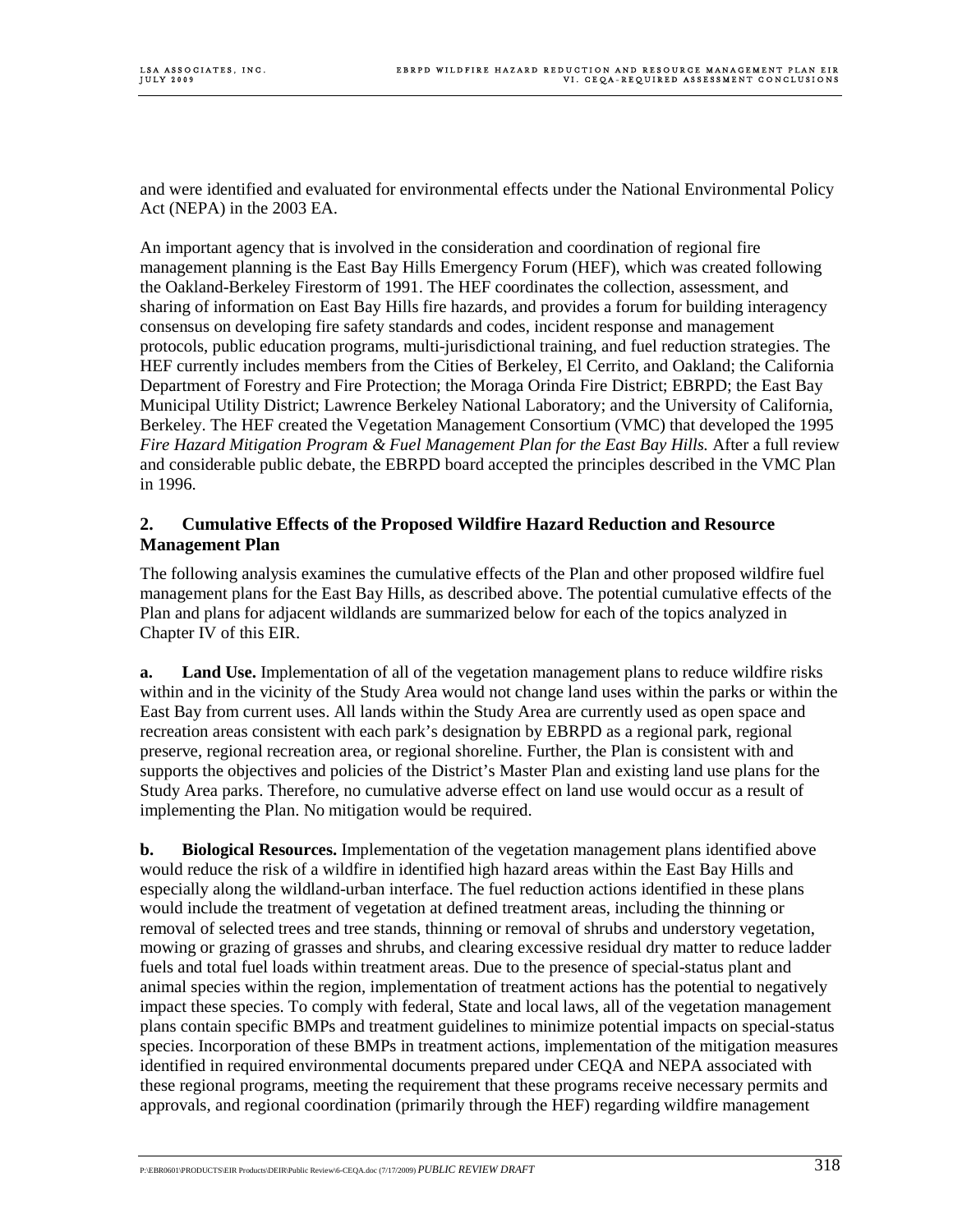planning and projects would reduce potential impacts to biological resources to a less-than-significant level, and no significant cumulative impacts relative to biological resources are expected to result.

**c. Geology, Soils, and Seismicity.** The analysis of geology, soils, and seismicity (Section IV.C of this EIR) addresses cumulative impacts that could result from implementation of the Plan and other wildfire risk reduction programs. Impacts related to geotechnical issues tend to be relatively site specific and mitigated on a case-by-case basis. As noted in that section, implementation of the Plan would not expose an increased number of people or structures to seismic hazards because the project would not build new structures or draw more people to the seismically-active East Bay region. The project would not affect, or be affected by, expansive soils because no new structures or infrastructure would be constructed that could be affected by these soils. The proposed project would not include construction of new on-site waste water disposal systems, and therefore potential impacts related to soil capability to support septic systems would not be applicable. Where vegetation is removed to reduce wildfire hazards, these fuel reduction activities could result in increased slope instability. Implementation of the BMPs identified in the Plan for vegetation treatments as well as mitigation measure GEO-1 included in Section IV.C would reduce these site-specific impacts to a less-thansignificant level. As a result, no cumulative impacts to geology, soils, and seismicity would result from implementation of the Plan.

**d. Hydrology and Water Quality.** The analysis of hydrology and water quality in Section IV.D addresses the potential cumulative impacts that could result from vegetation treatment actions where erosion and sedimentation into creeks and other water bodies could occur. Implementation of the Plan would not deplete groundwater supplies or place housing within a 100-year flood hazard area because no new development is included as part of the Plan. The Plan also does not propose construction of any facilities in the shoreline parks that would be at risk for coastal hazards such as a tsunami, seiche, or mudflow or sea level rise and extreme high tide.

The vegetation management programs for fuel reduction considered in this cumulative analysis include different treatment options to reduce fuel loads. Some of the treatment options involve actions that will result in ground disturbance, and therefore there may be localized effects to hydrological features and water quality as a result of these treatment actions. Maintaining the hydrologic and water quality conditions that distinguish EBRPD lands was a consideration, however, and each program and subsequent environmental analysis document, includes goals, objectives, BMPs and mitigation measures designed to avoid or minimize potential impacts to hydrology and water quality resources. The inclusion of these policies and BMPs would reduce cumulative impacts to a less-than-significant level.

It should be noted that wildfire accelerates erosion rates to the degree that post-fire erosion is considered a major factor in overall sediment production.<sup>5</sup> If these vegetation management plans were not implemented to prevent and/or minimize wildfires, overall erosion rates could increase due to accelerated post-fire erosion and sedimentation. Therefore, the cumulative effects of the Plan would also be less than that which could potentially occur in the event of significant wildfires in the Study Area.

 $rac{1}{5}$  Forrest, C.L., Harding, M.V., 1996. Erosion and Sediment Control: Preventing Additional Disasters after the Southern California Fires, in US Environmental Protection Agency Proceedings, Watershed 96.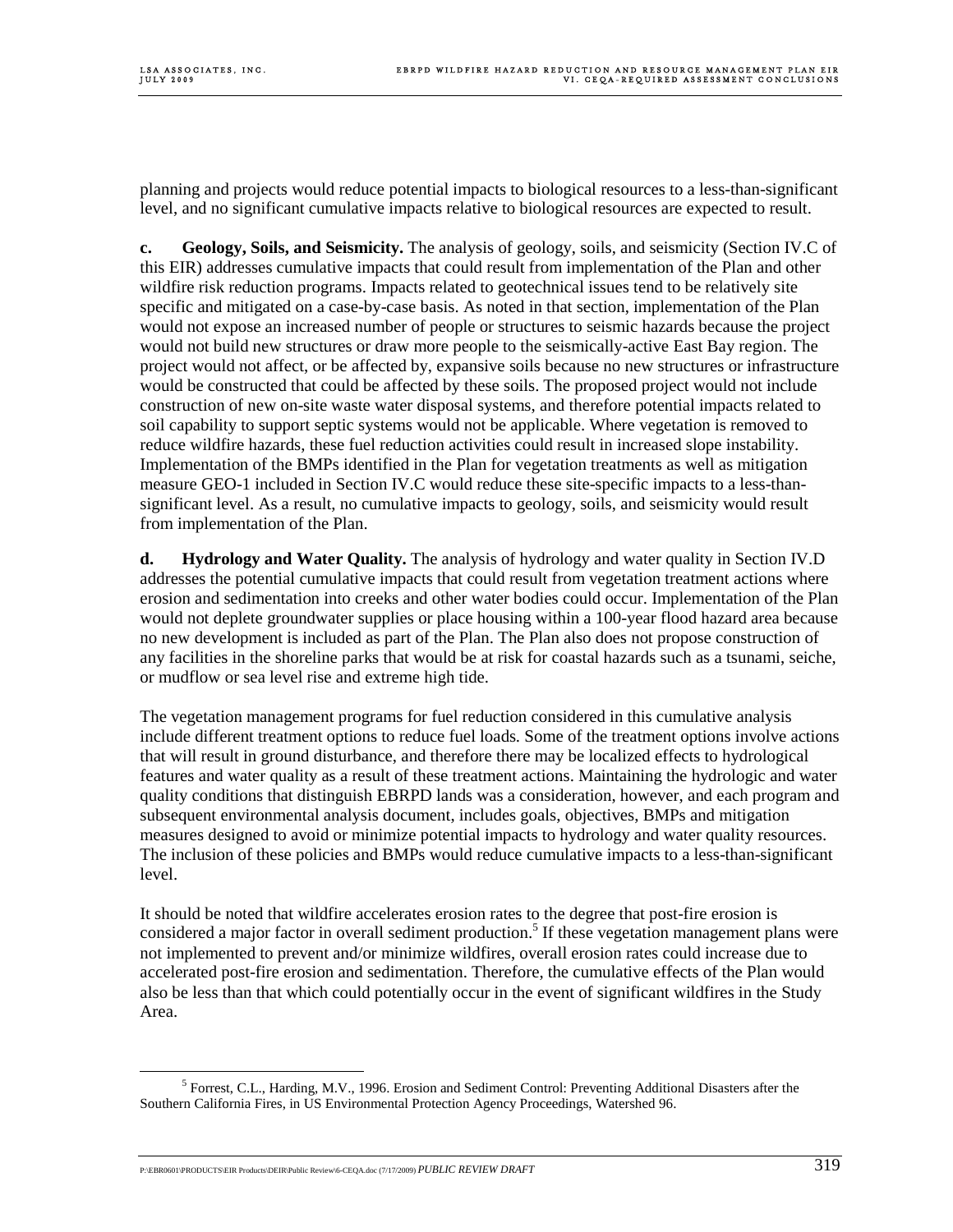**e. Hazards and Hazardous Substances.** Section IV.H, Hazards and Hazardous Substances, evaluates cumulative effects of the use, storage, and disposal of hazardous materials (including pesticides) in the Study Area. Vegetation management activities identified in other adopted planning documents applicable to lands in the vicinity of the Study Area contain similar guidelines and recommendations regarding the storage, use, and disposal of pesticides to those contained in the Plan, as required by State law. If not properly used, stored, and disposed, these chemicals can have potentially harmful effects on flora, fauna, and aquatic resources in the area. Therefore, the Plan includes policies and BMPs regarding pesticide storage, use, and disposal, including requirements designed to protect worker health and safety. Coupled with EBRPD's Integrated Pest Management Program, the policies and BMPs included in the Plan and other planning documents would reduce potential cumulative impacts from pesticide use to a less-than-significant level.

Section IV.H also addresses potential hazards from wildfires in the Study Area. The purpose of the plans were considered for their cumulative effect on reducing the risk of a wildfire in identified high hazard areas through fuel reduction actions. Therefore, the beneficial cumulative impact of the Plan would be to reduce wildfire risks. Potential risks from wildfires would only increase if the Plan were not implemented, due to the nature of the vegetation types found in the Study Area and the current high hazard conditions found throughout the Study Area. Therefore, implementation of the Plan and other planning programs aimed at reducing wildfire threats would not contribute to any significant cumulative hazards and hazardous substances impacts.

**f. Cultural and Paleontological Resources.** Analysis of cultural and paleontological resources identified in Chapter IV.F, Cultural and Paleontological Resources, considers the potential impacts to these resources that could result from implementation of the Plan and other wildfire management plans. The programs considered for cumulative effects include different treatment options for fuels reduction and vegetation management. Some of the treatment options involve actions that will result in a greater level of ground disturbance than others. Archaeological deposits, built environment buildings and structures, human remains, or paleontological resources may be adversely impacted as a result of treatment actions. Examples of such impacts could include destruction of archaeological deposits, damage to buildings or structures, displacement of fossil resources, or the disturbance of human remains. Identifying and protecting cultural resources is required by State law during implementation of a project as defined by CEQA. Accordingly, the programs and plans and their associated environmental assessment documents contain policies and mitigation measures for avoiding or minimizing potential impacts to cultural and paleontological resources. Resource identification and avoidance is the preferred approach for determining potential treatment options for the Plan's recommended treatment areas. The selection of recommended treatment areas includes a cross-check for possible conflicts with cultural resources in the EBRPD database. The BMPs are implemented in concert with the cross-check to provide for the identification and protection of cultural resources.

Because potentially-significant impacts to cultural and paleontological resource could occur as a result of treatment actions, this EIR includes mitigation measures intended to reduce these impacts to a less-than-significant level. The inclusion of these mitigation measures, coupled with the BMPs and guidelines included in the Plan, would reduce any adverse effect on cultural and paleontological resources within the Study Area. Similar adopted planning documents for vegetation management and their environmental analysis documents include similar provisions for the protection of cultural and paleontological resources consistent with applicable regulations. Implementation of the plans and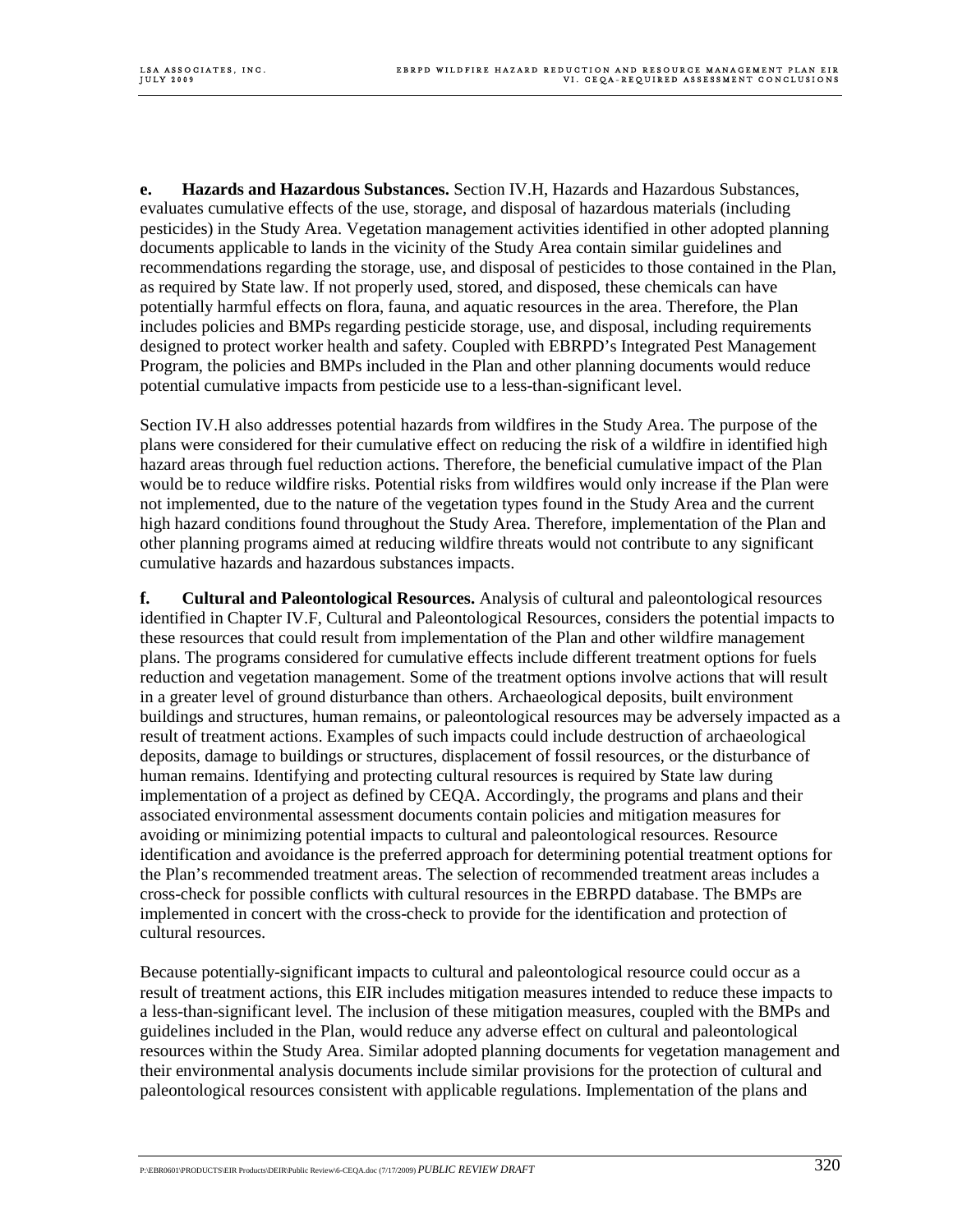programs are expected to yield long-term beneficial effects to cultural resources as the potential for destructive wildfire is reduced. Therefore, cumulative impacts to these resources resulting from implementation of vegetation management plans would not be significant.

**g. Noise.** Certain vegetation management treatment methods, such as the use of mechanical treatments and hand-operated machinery, could contribute to noise levels in the vicinity of those treatments. Treatment actions would be short term and would need to comply with the noise standards and ordinances of the jurisdictions associated with the location of the activities. Guidelines and BMPs are generally included in the programs to limit the operational periods in which such activities would take place. Similarly, short-term vibration impacts could occur during the operation of heavy equipment to conduct vegetation treatment activities. However, these effects would be short-term and localized in nature and would not cumulatively contribute significantly to the ambient noise level of the East Bay.

No additional construction is included as part of the Plan. Therefore, noise impacts associated with construction activities would not occur. Cumulatively, only the Lawrence Berkeley National Laboratory's *Long-Range Development Plan* includes proposed construction activities; implementation of the vegetation management programs would not contribute any additional cumulative noise impacts beyond that which has already been accounted for and mitigated in the *Long-Range Development Plan* and its associated EIR. As a result, implementation of the Plan would not contribute to any cumulative adverse noise effects.

**h. Air Quality and Global Climate Change.** According to guidelines published by the Bay Area Air Quality Management District (BAAQMD), the determination of a significant cumulative air quality impact should be based on an evaluation of the consistency of the project with the local general plan, and of the general plan with the regional air quality plan.<sup>6</sup> Vegetation management activities associated with the Plan and the cumulative projects could result in significant impacts to air quality resulting from prescribed burning, specifically the generation of suspended particulate matter  $(PM_{10})$  over a 24-hour period and the exposure of sensitive receptors to substantial pollutant concentrations.

While certain vegetation management activities, such as prescribed burning and mechanical treatments to reduce wildfire risks, are likely to produce short-term elevations in regional pollutant levels the BAAQMD requires planning and management protocols for prescribed burning activities be implemented prior to, during, or following execution of prescribed burning to reduce the potential for elevated levels of pollution that may result from these activities (see section IV.F in this EIR). In addition, the potential pollution levels produced by such activities are significantly less, and are of a shorter duration, than the levels of pollution likely to be created in the event of a wildfire. The vegetation management activity selection process identified in the Plan further reduces the potential for elevated levels of pollution to occur when such activities are conducted by requiring EBRPD to undergo a rigorous selection process that takes into consideration the potential air pollution created by the various vegetation management and fuel reduction activities available for selection at each recommended treatment area. To further reduce these potential effects, EBRPD and any other agency, must only conduct certain activities, such as prescribed burns, according to stringent guidelines set

 $\overline{6}$ BAAQMD *CEQA Guidelines*, December 1999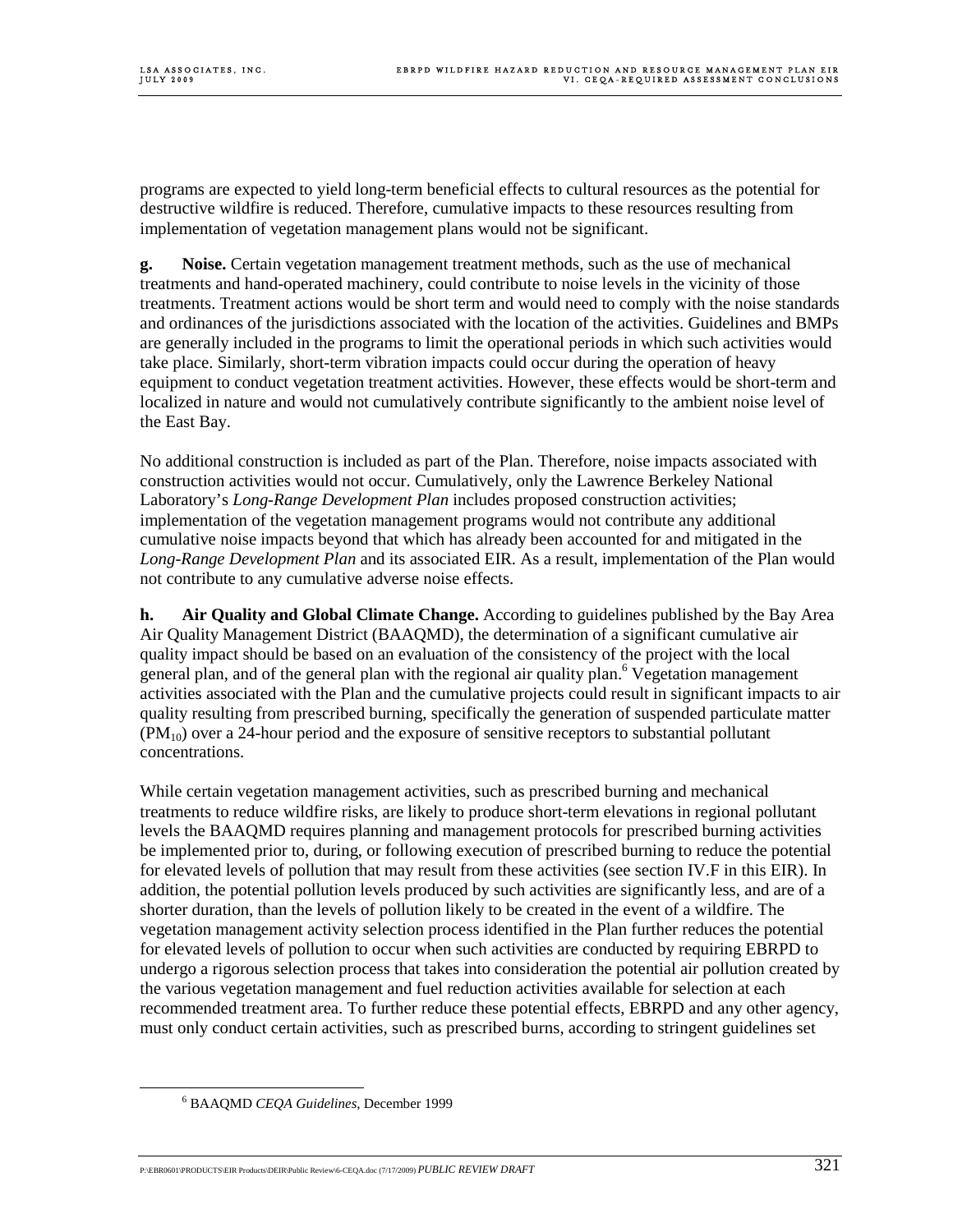forth by BAAQMD to ensure minimal creation of and exposure to any pollution generated by these activities.

Based on the above discussion, the potential for an individual plan or project to significantly deteriorate regional air quality or contribute to a significant health risk is small, even if the emission thresholds are exceeded. Because of the overall improvement trend on air quality in the air basin, it is unlikely the regional air quality or health risk would worsen from the current condition due to emissions from an individual vegetation management or fuel reduction activity conducted as part of implementing the Plan. Cumulatively, these vegetation management and fuel reduction activities will be dispersed across the calendar year according to the required conditions of the targeted vegetation, surrounding habitat requirements, and BAAQMD requirements, and as such would not substantially contribute to a net increase in any criteria pollutant in the region. As a result, any potential cumulative impacts on air quality and global climate change would be considered less-than-significant.

**i. Visual Resources.** The purpose of the vegetation management programs considered in this analysis is to reduce the risk of a wildfire in the East Bay region. These fuel reduction actions would include the treatment of vegetation at defined treatment areas, including the thinning or removal of selected trees and tree stands, thinning or removal of shrubs and understory vegetation, mowing or grazing of grasses and shrubs, and clearing excessive residual dry matter to reduce ladder fuels and total fuel loads within treatment areas.

The majority of the landscape in the recommended treatment areas is composed of large stands of blue and red gum eucalyptus trees and Monterey pines, limiting the overall visual variety of those specific areas and often blocking scenic vistas. The vegetation management activities likely to occur at recommended treatment areas within the Study Area would consist of a number of various treatment methods, including hand labor, mechanical, and chemical treatment as well as grazing of selected areas by livestock or the prescribed burning of brush or leaf litter. Because the vegetative cover of the hillside within the East Bay Hills and shoreline parks varies significantly across hillsides, within canyons, and along the shore, the likelihood of any one vegetation management activity occurring over a sufficiently large area to substantially adversely affect a scenic vista is minimal. For example, prescribed burns have the potential to temporarily but adversely impact the visual quality or character of a large expanse of area, but also have the potential to substantially improve the visual quality of a scenic vista by removing the younger specimens within the understory and thinning the overall density of tree stands and brush-laden areas. Prescribed burns also provide the beneficial impacts of promoting new growth, particularly native grass, forbs and wildflowers.

While there will be short term visual changes related to vegetation management to reduce wildfire risks, and especially changes related to tree clearing, wildland landscapes are dynamic, and the open space within each planning entity's jurisdiction (e.g., UC Regents EBMUD, City of Oakland) will be managed according to the stated goals and objectives of that particular agency after treatment to support a low fire hazard mix of vegetation types. Additionally, there are potential beneficial effects from vegetation removal related to opening up scenic views and vistas to viewers both within and outside the Study Area. Considered alongside vegetation treatment actions included in the adopted planning documents described above, cumulative, permanent, adverse visual effects of treatment actions diffused across the entirety of the East Bay hills would be less-than-significant given the total size and expanse of the area that might actually be treated at any one time.